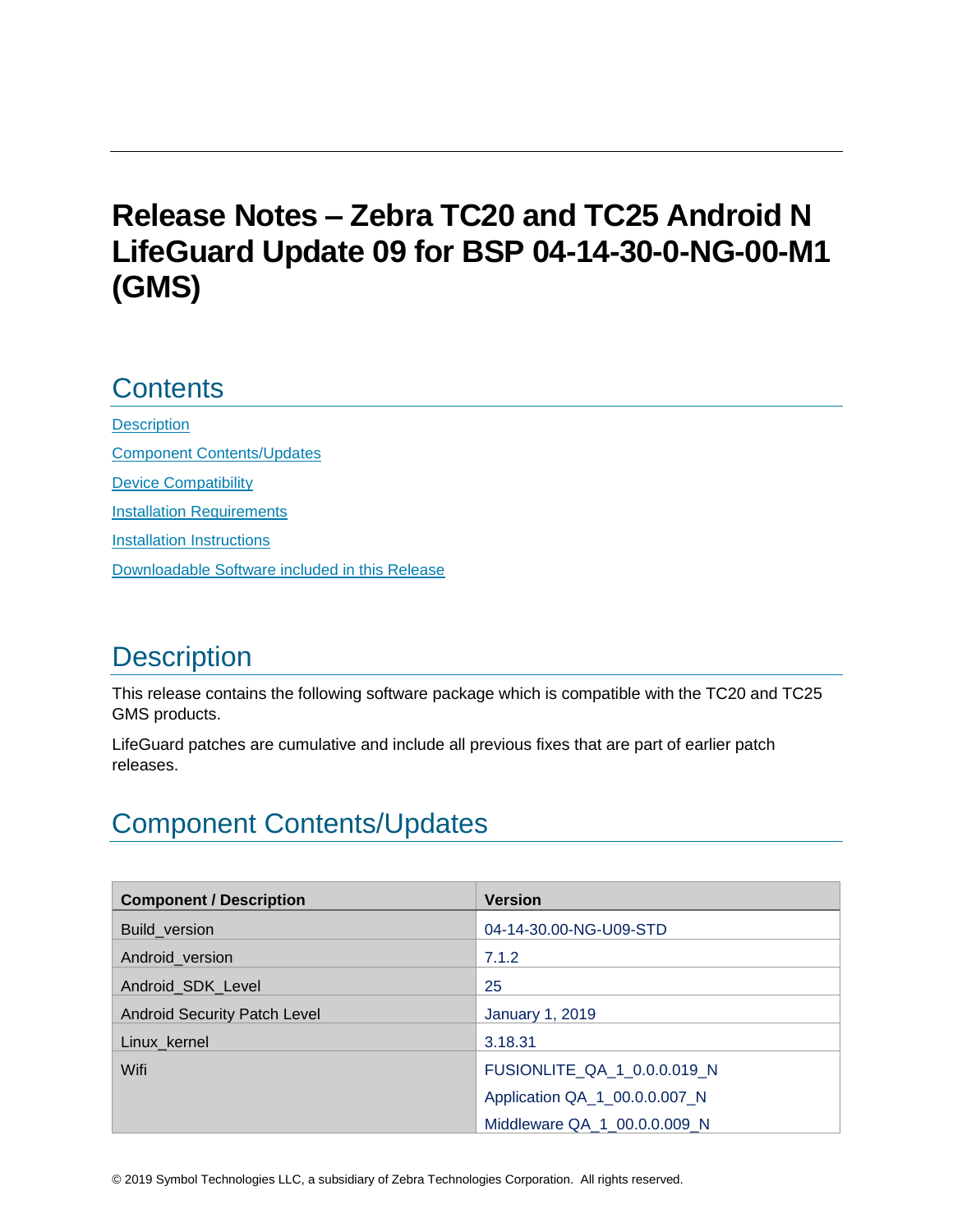|                                  | Radio QA_1_00.0.0.017_N                                                         |  |
|----------------------------------|---------------------------------------------------------------------------------|--|
| Platform                         | Qualcomm MSM8937                                                                |  |
| Scanning_Framework               | 19.50.37.0                                                                      |  |
| <b>DWDemo</b>                    | 2.0.13                                                                          |  |
| <b>OSX</b>                       | QCT.71.7.8.UL                                                                   |  |
| <b>MXMF</b>                      | 8.2.2.0                                                                         |  |
| Touch                            | Focaltech V1.1 20161103 (fw:0x24)                                               |  |
| Bluetooth_Stack                  | CNSS-PR-4-0-552-166444-1/01050102                                               |  |
| Flash_Size                       | 16G /32G                                                                        |  |
| RAM_Size                         | 2G                                                                              |  |
| <b>GPS</b>                       | MPSS.JO.3.0-00295-8937_GENNS_PACK-1                                             |  |
| <b>MMS</b>                       | 7.1.2                                                                           |  |
| RIL_Version                      | 1.0                                                                             |  |
| BT_Pairing_Utility               | 3.8                                                                             |  |
| Datawedge                        | 7.0.4                                                                           |  |
| Camera                           | LA.UM.5.6.r1-04600-89xx.0-1                                                     |  |
| <b>PTT</b>                       | 3.1.35                                                                          |  |
| RxLogger                         | 5.4.10.0                                                                        |  |
| StageNow                         | 3.1.1.1019                                                                      |  |
| Data_Analytics                   | 3.3.0.1113                                                                      |  |
| <b>EMDK</b>                      | 7.0.0.2000                                                                      |  |
| <b>IMEI SV Number</b>            | 06                                                                              |  |
| <b>OEM Config</b>                | 8.1.0.9                                                                         |  |
| <b>File Browser</b>              | 1.19.1.5                                                                        |  |
| <b>DDT</b>                       | V1.16.0.1                                                                       |  |
| Zebra Software Licensing Manager | 3.1.1                                                                           |  |
| <b>Audio SW Version</b>          | 0.11.0.0                                                                        |  |
| <b>Acoustic Profiles</b>         | General: CN2.4                                                                  |  |
|                                  | Cellular: CN2.6                                                                 |  |
| Fingerprint                      | Zebra/TC25/TC25FM:7.1.2/04-14-30.00-NG-U09-<br>STD/190102:user/release-keys,    |  |
|                                  | Zebra/TC20/ TC20RT:7.1.2/04-14-30.00-NG-U09-<br>STD /190102:user/release-keys,  |  |
|                                  | Zebra/ TC20/ TC20RD:7.1.2/04-14-30.00-NG-<br>U09-STD /190102:user/release-keys, |  |
|                                  | Zebra/ TC20/ TC20KB:7.1.2/04-14-30.00-NG-<br>U09-STD /190102:user/release-keys  |  |
|                                  |                                                                                 |  |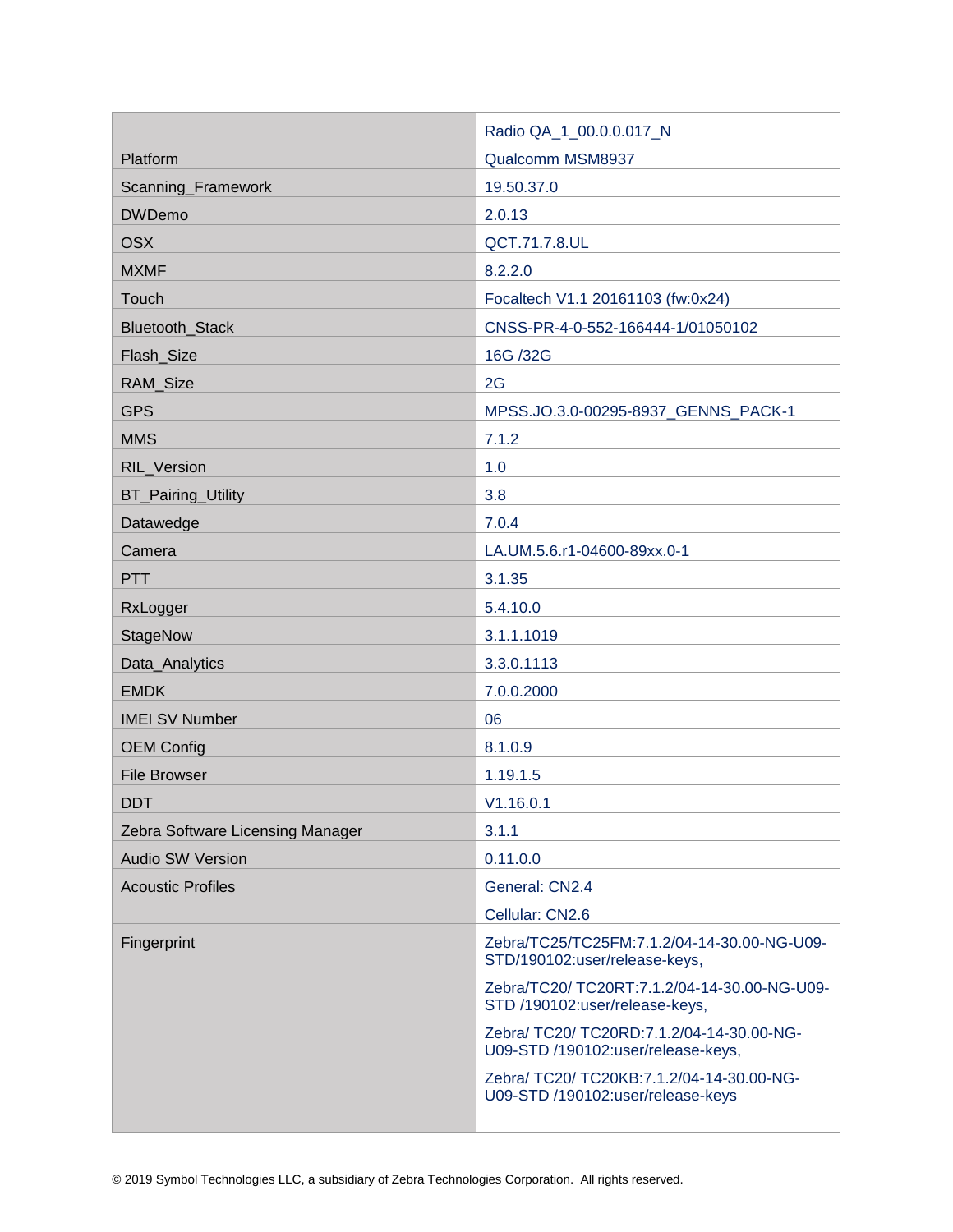#### **1. CFE v9 Updates:**

❖ CFE-TC2X-N-XX-041430-G-00-09.zip (GMS)

#### 1. **Android Security Patch Level**: January 01, 2019

Use the below link to see the Android Security bulletin for more information:<https://source.android.com/security/bulletin/>

- 2. SPR36021 Resolved an issue wherein voice call quality was getting degraded when phone is slightly moved away from the mouth area.
- 3. SPR35855/35695 Resolved an issue wherein datawedge is slow in scanning output data.
- 4. Updated below mentioned components:
	- o Scanner Framework: Version 19.50.37.0
		- a. SPR35288 Fixed an issue wherein initialization of scanner was taking ~1sec.
		- b. SPR35054 Added support for reduced quite zone barcode decoding.
	- o WLAN/BT Firmware: Version CNSS-PR-4-0-552-166444-1/01050102
		- a. CVE-2018-5383 was corrected preventing unauthenticated BT pairing.
		- b. WiFi: FUSIONLITE\_QA\_1\_0.0.0.019\_N
		- c. SPR35609 Resolved an issue where WLAN operation is affected when BT was in use.

#### **2. CFE v8 Updates:**

❖ CFE-TC2X-N-XX-041430-G-00-08.zip (GMS)

#### 1. **Android Security Patch Level**: December 01, 2018

Use the below link to see the Android Security bulletin for more information:<https://source.android.com/security/bulletin/>

2. SPR34310/35785 – Resolved an issue wherein CANCEL READ API was not working when Continuous Mode was enabled.

#### **3. CFE v7 Updates:**

❖ CFE-TC2X-N-XX-041430-G-00-07.zip (GMS)

#### 1. **Android Security Patch Level**: November 01, 2018

Use the below link to see the Android Security bulletin for more information:<https://source.android.com/security/bulletin/>

3. MX, StageNow, EMDK, Datawedge component updates:

Note: For detailed release notes, please refer [http://techdocs.zebra.com](http://techdocs.zebra.com/)

o MX: Version 8.2.2.0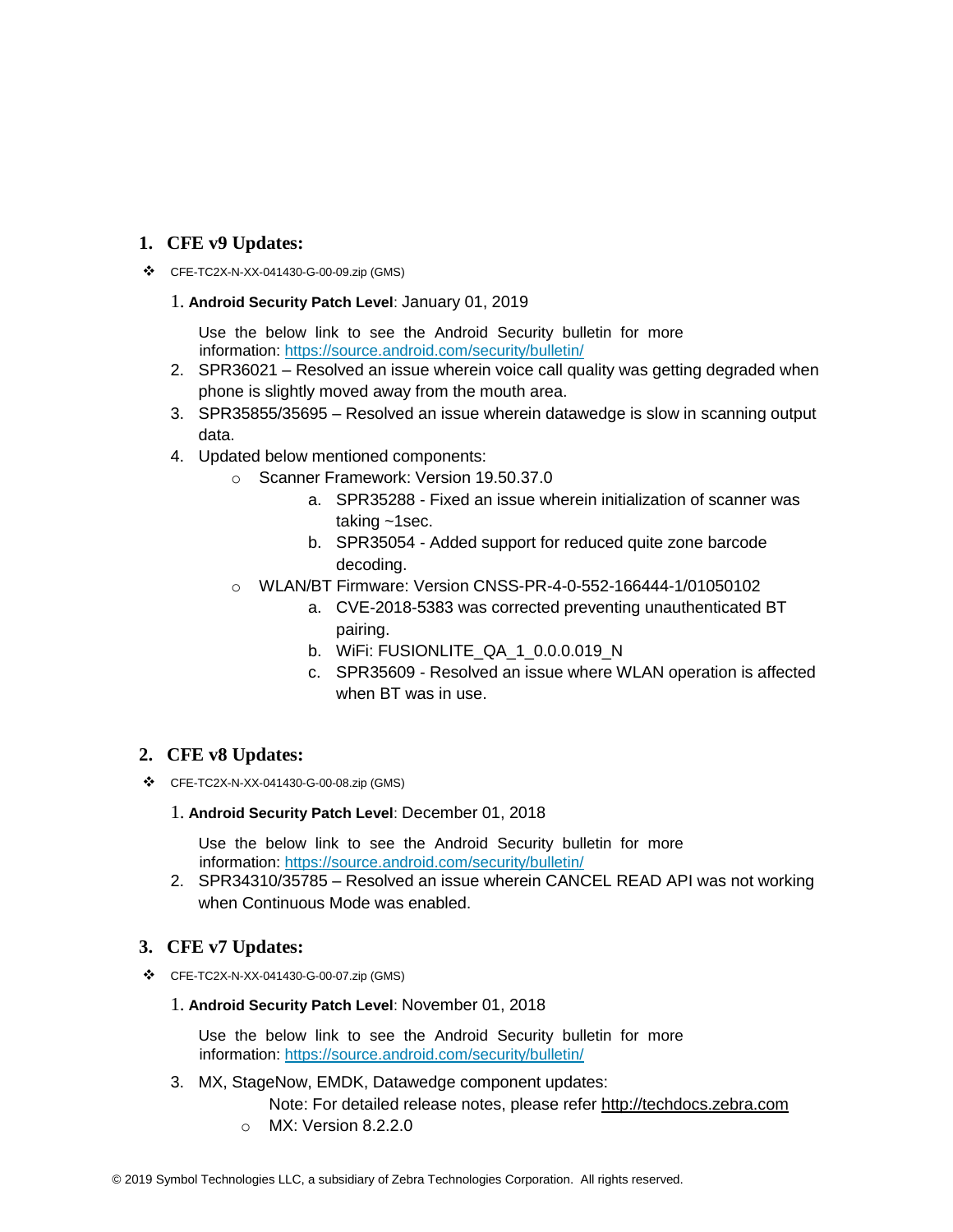- a. SPR35665 Resolved an issue wherein google keyboard settings are not persisting through a reboot when configured directly after factory reset.
- b. SPR34771 Resolved a synchronization issue in Mx.
- o StageNow Client: Version 3.1.1.1019
- o EMDK: Version 7.0.0.2000
- o Datawedge: Version 7.0.4
- 4. B2M client included in disabled mode.
- 5. SPR35581 Resolved an issue wherein soft Keyboard was not coming up upon explicitly invoking via API on hard keypad devices.

#### **4. CFE v6 Updates:**

❖ CFE-TC2X-N-XX-041430-G-00-06.zip (GMS)

#### 1. **Android Security Patch Level**: October 01, 2018

Use the below link to see the Android Security bulletin for more information:<https://source.android.com/security/bulletin/>

2. SPR35440- Resolved an issue where device did not show private APN when it was created using StageNow.

#### **2. CFE v5 Updates:**

- ❖ CFE-TC2X-N-XX-041430-G-00-05.zip (GMS)
	- 1. **Android Security Patch Level**: September 01, 2018

Use the below link to see the Android Security bulletin for more information:<https://source.android.com/security/bulletin/>

- 2. Updated below mentioned components:
	- **5.** File Browser: Version 1.19.1.5
	- **6.** Diagnostic Tool: Version 1.16.0.1
	- **7.** OEMConfig: Version 8.1.0.9
	- **8.** WiFi FUSIONLITE\_QA\_1\_0.0.0.018\_N
	- **9.** DataAnalytics Version 3.3.0.1113
- **10.** MX, StageNow, EMDK, Datawedge component updates:

Note: For detailed release notes, please refer [http://techdocs.zebra.com](http://techdocs.zebra.com/)

- **11.** MX: Version 8.1.0.10
	- a. SPR34716 Resolved an issue wherein the MX was getting killed by Backup manager and didn't restart properly.
	- b. SPR33323 Added new feature to enable/disable physical keyboard via StageNow.
- **12.** StageNow Client: Version 3.1.1.1018
- **13.** EMDK: Version 6.10.12.1312
- **14.** Datawedge: Version 6.9.49
	- a. SPR34429 Resolved an issue wherein DataWedge failed to load "default Profile0".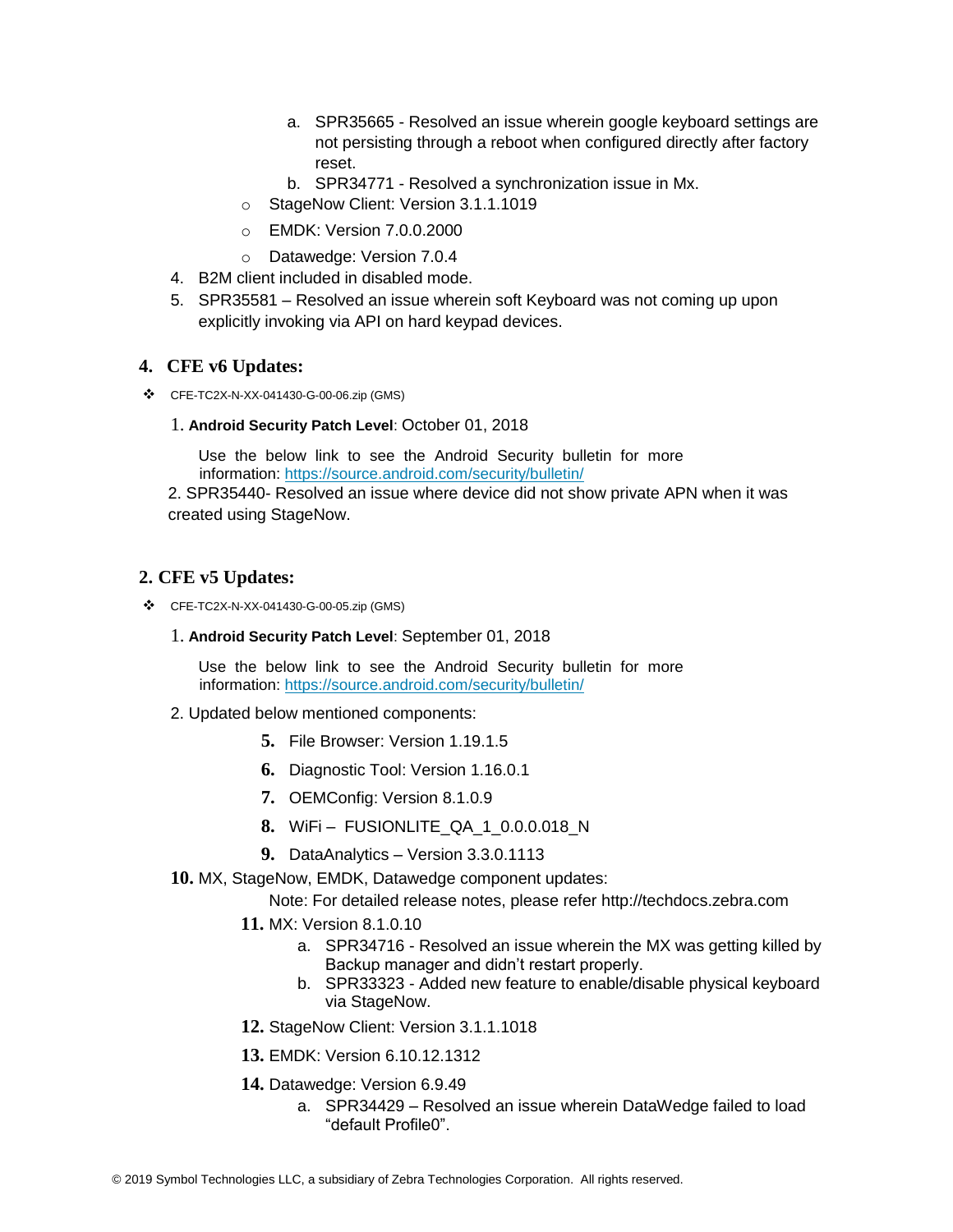- b. SPR34614 Resolved an issue in DataWedge wherein scanner could not be enabled due to quick enabling and disabling of scanner through Intents.
- c. SPR34972 Implemented new parameters in scanner input plugin API so that the API takes considerable less time to suspend/reenable of the scanner.
- **15.** Included Zebra Software License Manager v3.1.1.
- **16.** SPR33207- Resolved an issue wherein the Device Diagnostic tool had an issue with reading the Battery Cycles in the application for PP+ batteries.
- **17.** SPR35252- Resolved an issue wherein the device reboots when DO mode is enabled and user tries to turn data saver on.
- **18.** SPR35568 Resolved an issue wherein device does not show preview information in Messaging App when language toggles from right-to-left.
- **19.** Data Analytics changes:
	- o DataAnalytics has been renamed to Zebra Data Service.
	- o DAInBuiltDCA has been renamed to Zebra Data Service Plugin.
	- o SettingsEULA has been renamed to Zebra Data Services.
	- o In this release, the ZDS-EULA pop up during configuring the device, can be automatically skipped if the device is configured for Device Owner mode or when SUWBypass is used.
	- $\circ$  DO mode configuration mechanism includes NFC bump, QR code, AFW# and Zero touch.
	- o SUW Setup Wizard Bypass can set with PowerMgr CSP.
	- o On Automatic skipping of Zebra EULA, Zebra's default settings and data collection rules will be configured on the device.
- **20.** Disabled the Qualcomm Location from GMS build for both TC20 and TC25.

#### **3. CFE v4 Updates:**

❖ CFE-TC2X-N-XX-041430-G-00-04.zip (GMS)

#### 1. **Android Security Patch Level**: August 01, 2018

Use the below link to see the Android Security bulletin for more information: <https://source.android.com/security/bulletin/>

2. Updated below mentioned components:

- a. MXMF Version 8.0.1.2
- b. DataWedge Version 6.8.54
- c. EMDK Version 6.9.16.1216
- d. StagingClient Version 3.0.1.1038
- e. File Browser -- Version 1.19.1.5
- f. DDT -- Version 1.15.0.14
- g. OEM Config Version 8.0.0.4
- h. Data Analytics -- Version 3.3.0.1113
- i. Wifi -- Version FUSIONLITE\_QA\_1\_0.0.0.017\_N
- 3. SPR35005 Resolved an issue wherein the Proximity being Suspended.
- 4. Added cellular WAN changes to support some Latin American (LATAM) carriers certification. TC25 now supports following Latin America Carriers
	- AT&T Mexico
	- Telcel Mexico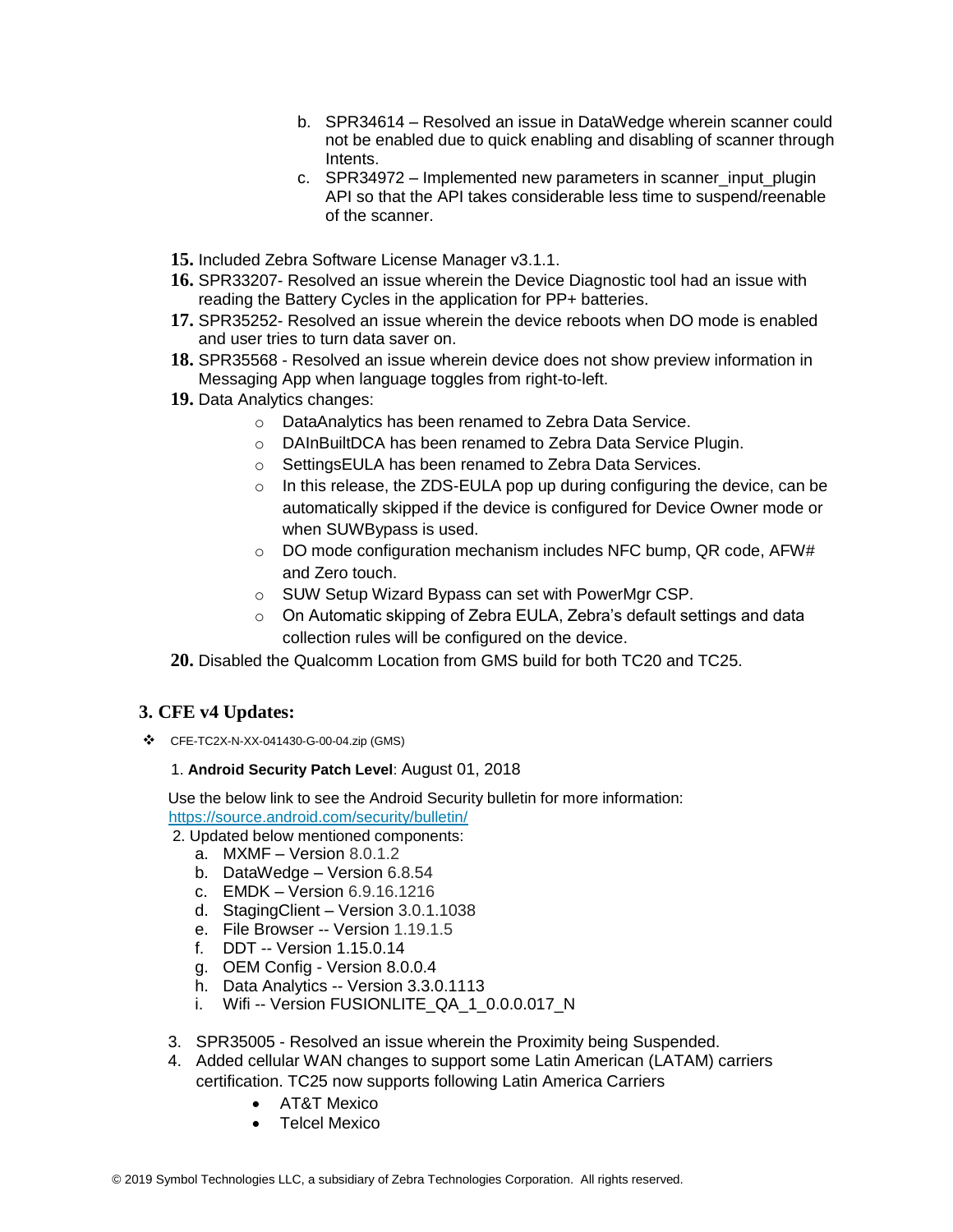- Telefonica Columbia
- 5. Changes for Telenor Denmark carrier certification:
	- SPR34858 Corrected SIM PIN Retry Count
	- Danish language translations

#### **4. CFE v3 Updates:**

❖ CFE-TC2X-N-XX-041430-G-00-03.zip (GMS)

#### 1. **Android Security Patch Level**: July 01, 2018

Use the below link to see the Android Security bulletin for more information: <https://source.android.com/security/bulletin/>

#### 1. Updated below mentioned components:

- a. MXMF Version 8.0.1.2
- b. DataWedge Version 6.8.54
- c. EMDK Version 6.9.16.1216
- d. StagingClient Version 3.0.1.1038
- e. File Browser --1.19.1.5
- f. DDT -- 1.15.0.14
- 2. SPR34716 Resolved an issue wherein the MX was getting killed by Backup manager and didn't restart properly.
- 3. SPR34145 Resolved an issue wherein indexing of the WEP key was not handled correctly.
- 4. SPR34429 Resolved an issue wherein failed to emit scan beam if the application was launched during device suspend.

#### **5. CFE v2 Updates:**

❖ CFE-TC2X-N-XX-041430-G-00-02.zip (GMS)

#### 1. **Android Security Patch Level**: June 01, 2018

Use the below link to see the Android Security bulletin for more information: <https://source.android.com/security/bulletin/>

- 1. Updated below mentioned components:
	- a. MXMF Version 8.0.0.10
	- b. DataWedge Version 6.8.50
	- c. EMDK Version 6.9.16.1216
	- d. StagingClient Version 3.0.1.1037
	- e. File Browser --1.19.1.5
	- f. DDT -- 1.15.0.14
- 2. SPR33671 Resolved an issue wherein user was unable to create WIFI profile with username as backslash followed by number
- 3. SPR34267 Resolved an issue wherein the device was failed to enable USB debugging when a barcode was scanned.
- 4. SPR33862 Resolved an issue wherein the Screen Time off settings using Display manager CSP was not working.
- 5. SPR34145 Resolved an issue wherein indexing of the WEP key was not handled correctly.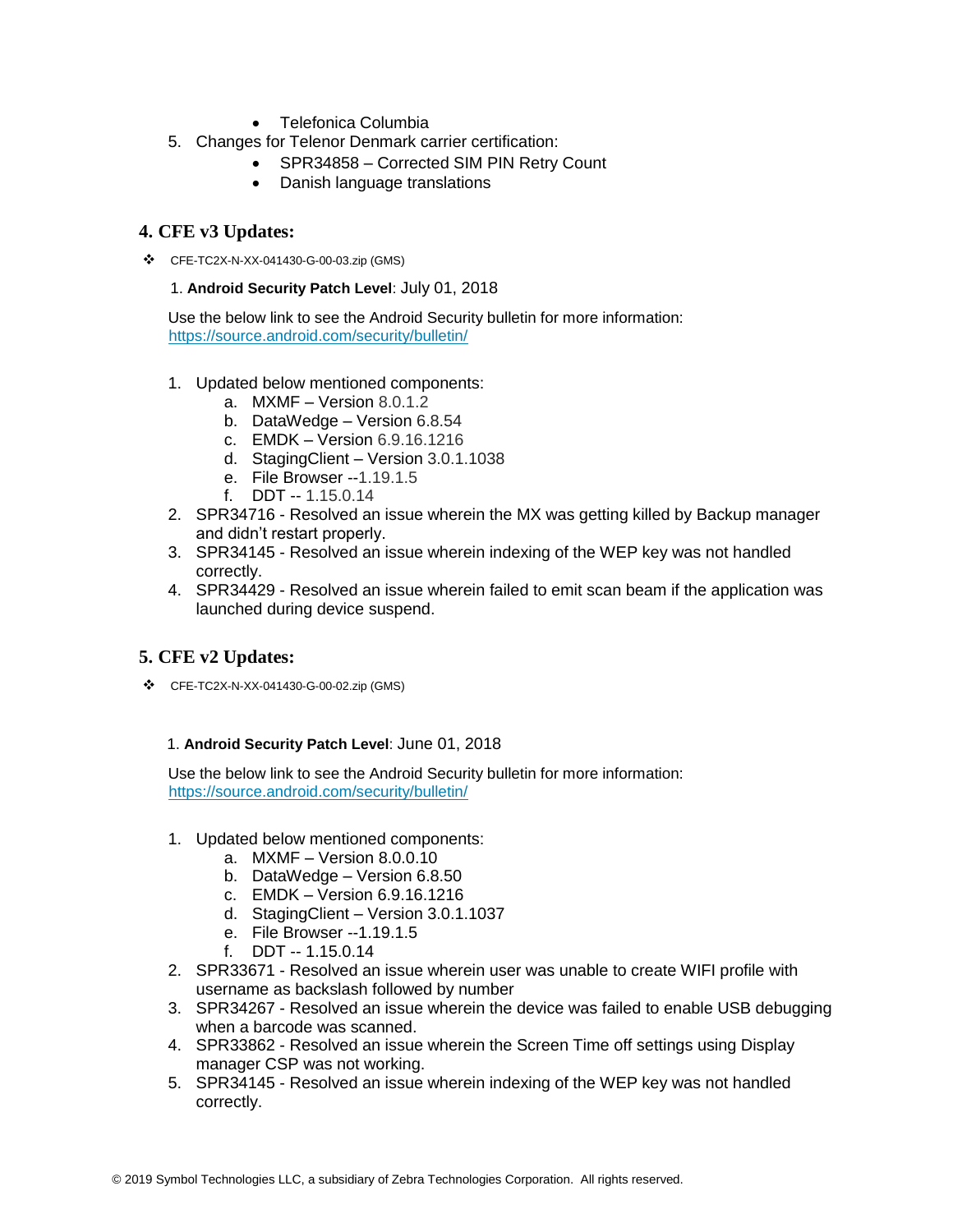- 6. SPR33973 Resolved an issue wherein erroneously loading default profile by providing feature to ignore disabled profiles in DataWedge
- 7. SPR33848 Added support to included category field in intent profile in StageNow.
- 8. SPR34189 Resolved an issue wherein low ram and oom limit adjustments to provide more free memory.
- 9. SPR33639 Resolved an issue wherein the customer app install and launch during device sleep state and device stop emitting scan beam after awake from suspend.
- 10. SPR33876 Resolved an issue wherein Display Timeout was unable set via StageNow
- 11. SPR33607 Resolved an issue where few fresh devices were unable to stage after unbox the device.
- 12. SPR33538 Resolved an issue wherein the Scanner beam stuck off and No LED beam while pressing scanner button.
- 13. SPR33977 Resolved an issue wherein Time Zone setting through StageNow profile was not working.
- 14. SPR33981 Resolved an issue Czech Republic Regulatory Country could not be set using Wifi config profile.
- 15. SPR33799 Resolved an issue wherein DataWedge was sending char 10 instead of char 13.
- 16. SPR31491- Resolved an issue wherein device not able to stage devices from manufacturing with StageNow.

## <span id="page-6-0"></span>Device Compatibility

This software release has been approved for Android TC20 Nougat GMS models mentioned below.

| <b>Device</b>          | <b>Operating System</b>                                         |
|------------------------|-----------------------------------------------------------------|
| TC200J-10C112A6        | Android N GMS ROW - EMEA, LATAM,<br>APAC & Canada               |
| TC200J-10C112US        | Android N GMS US Only                                           |
| TC200J-10A111US        | Android N GMS US Only                                           |
| TC200J-10A111A6        | Android N GMS ROW - EMEA, LATAM,<br>APAC & Canada               |
| TC200J-10C213A6        | Android N GMS ROW - EMEA, LATAM,<br>APAC & Canada (Premium SKU) |
| TC200J-10C213US        | Android N GMS US Only (Premium SKU)                             |
| TC200J-10A111TN        | Android N GMS TUNISIA Only                                      |
| TC200J-10C112TN        | Android N GMS TUNISIA Only                                      |
| TC200J-10C213IA        | Android N GMS INDIA (Premium SKU)                               |
| TC200J-10C112IA        | Android N GMS INDIA                                             |
| TC200J-10A111IA        | Android N GMS INDIA                                             |
| TC200J-1KC111A6        | Android N GMS ROW EMEA, LATAM, APAC<br>& Canada (Keyboard SKU)  |
| TC200J-1KC111IA        | Android N GMS INDIA (Keyboard SKU)                              |
| <b>TC200J-1KC111TN</b> | Android N GMS TUNISIA (Keyboard SKU)                            |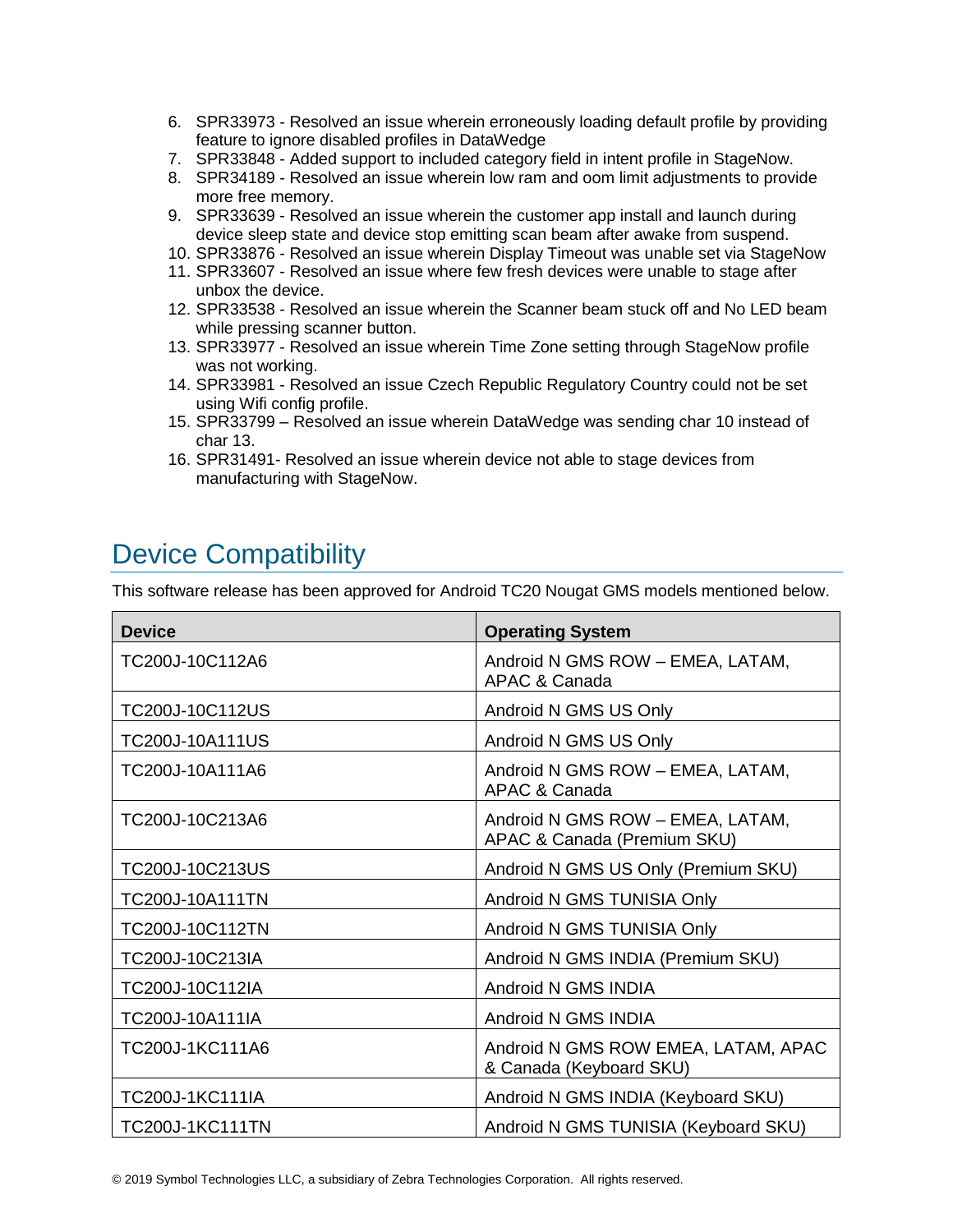| <b>TC200J-1KC111US</b> | Android N GMS US (Keyboard SKU) |
|------------------------|---------------------------------|
|                        |                                 |

|  | This software is also approved for Android TC25 Nougat GMS models mentioned below |
|--|-----------------------------------------------------------------------------------|
|  |                                                                                   |

| <b>Device</b>   | <b>Operating System</b>          |
|-----------------|----------------------------------|
| TC25AJ-10C102A6 | Android N GMS ROW - EMEA         |
| TC25AJ-10B101A6 | Android N GMS ROW - EMEA         |
| TC25BJ-10C102A6 | Android N GMS ROW - EMEA & APAC  |
| TC25BJ-10B101A6 | Android N GMS ROW - EMEA & APAC  |
| TC25BJ-10C102IA | Android N GMS ROW - INDIA        |
| TC25BJ-10B101IA | Android N GMS ROW - INDIA        |
| TC25BJ-10C102BR | Android N GMS ROW - BRAZIL       |
| TC25BJ-10B101BR | Android N GMS ROW - BRAZIL       |
| TC25BJ-10C102TN | Android N GMS ROW - TUNISIA      |
| TC25BJ-10B101TN | Android N GMS ROW - TUNISIA      |
| TC25BJ-10C102JP | Android N GMS ROW - JAPAN        |
| TC25BJ-10B101JP | Android N GMS ROW - JAPAN        |
| TC25AJ-10C102US | Android N GMS NORTH AMERICA - US |
| TC25AJ-10B101US | Android N GMS NORTH AMERICA - US |
| TC25BJ-10B101ID | Android N GMS ROW - INDONESIA    |
| TC25BJ-10C102ID | Android N GMS ROW - INDONESIA    |

## <span id="page-7-0"></span>Installation Requirements

### HW Requirements

- Windows PC running Windows 7/10 32/64 bits
- USB Type C Cable
- Micro SD Card with at least 2GB capacity (optional)

### SW Requirements

Please make sure following components are installed on your computer before commencing OS installation.

- Zebra Android USB Driver V2.2 or higher
- Android Debug Bridge version 1.0.39 or higher
- TC20/TC25 GMS Android OS Release Images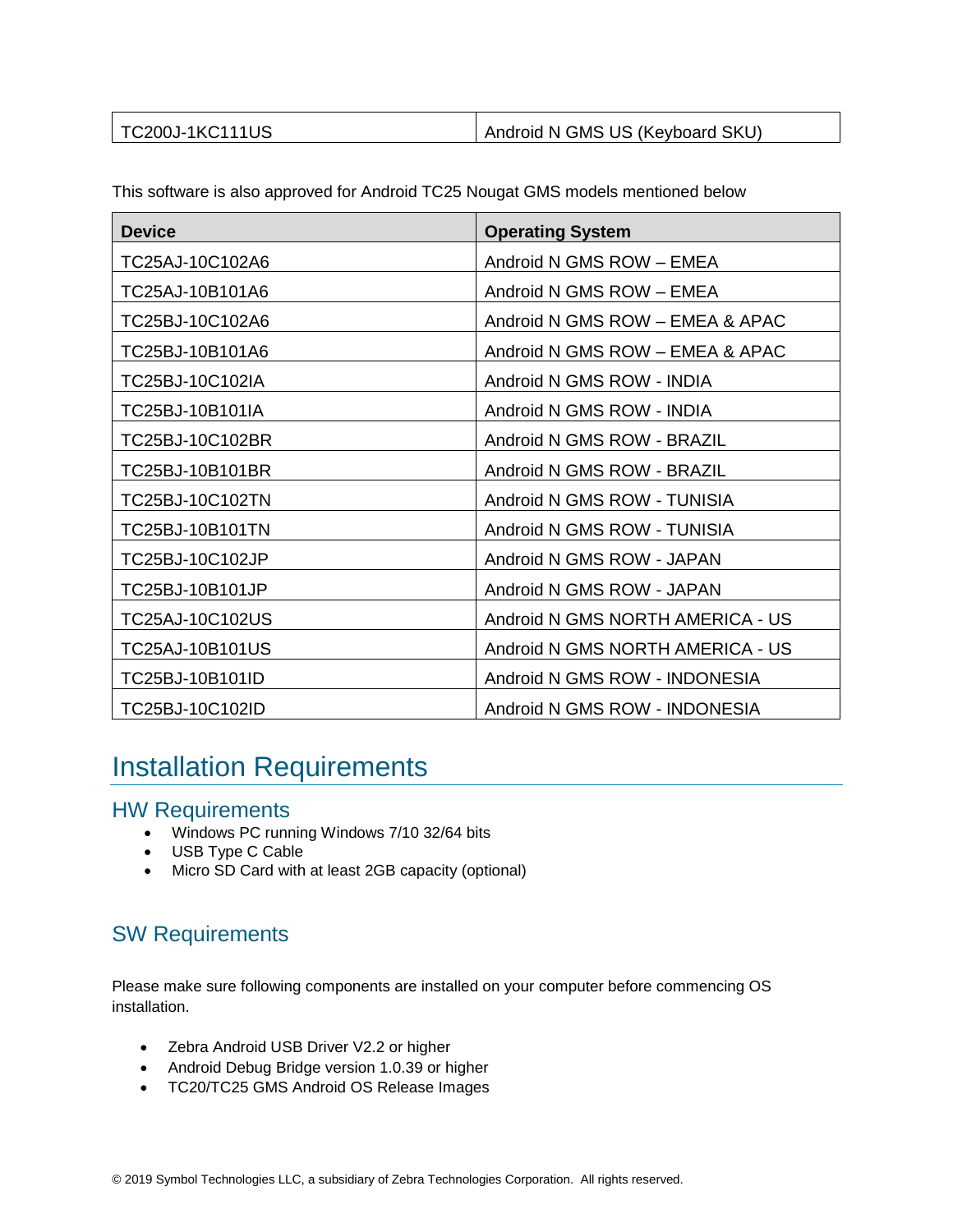### Image Compatibility

To use this Update, the terminal must have the BSP 04-14-30-0-NG-00-M1 installed as the baseline OS.

## <span id="page-8-0"></span>Installation Instructions

### Using the "adb sideload" method

#### **Assumptions**

- 1. ADB installed on PC
- 2. TC20/TC25 has Developer options enabled
- 3. USB debugging ON

#### Procedure

- 1. Plug the TC20/TC25 into the USB & Charging Cable and then the Cable to the PC. If you have a Cradle with USB connectivity, connect it now.
- 2. You may need to pull down notification bar, and tap on the notification which says, "USB charging this device", and change it to "Transfer files".
- 3. Open Command Prompt on PC, run "adb devices" and check to see if you can see the device's serial number… If yes, proceed… if not you will need to get the PC set up with the proper drivers or install an External SD Card.
- 4. You may also get a pop up on your PC (Win 7) that you will be connected as a Portable Media Player… this can be ignored.
- 5. Entering Recovery Mode
	- a. Choice 1: In Command Prompt, type "adb reboot recovery" and click enter.
	- b. Choice 2:
		- i. Reboot and hold PTT key
- ii. When Zebra Technologies logo appears on the screen Release the PTT Key
- 6. Your TC20/TC25 will reboot and take you to Android Recovery screen.
- 7. To select Sideload Method
	- a. Use the Volume + and to highlight, "Apply update from ADB" and press the Power Key to select it
- 8. With your Command Prompt, open, type "adb sideload" and add a space and then drag and drop the zip file which you want to apply to the device and press enter.
	- a. When the file download starts, the command window will show progress with a percentage completed.
	- b. Device display will show a series of messages indicating it is downloading, verifying and installing the image on to the device.
- 9. After successful update, the device will auto reboot and you see Zebra on top and POWERED BY android at the bottom and after about 10 second will transition to the TC20/TC25 Touch Computer splash screen with 5 dancing white dots at bottom… it will stay at this screen for up to 4 minutes and then present the "Welcome Screen".
- 10. To make sure the OS Patch Update took place, once the initial setup is complete;
	- a. Go to "Settings" and scroll down to "About phone" and look at the "Build number". It should state "04-14-30.00-NG-U09-STD" and the Patch Version should indicate as "9".
- 11. Now you are all set to use your TC20/TC25.